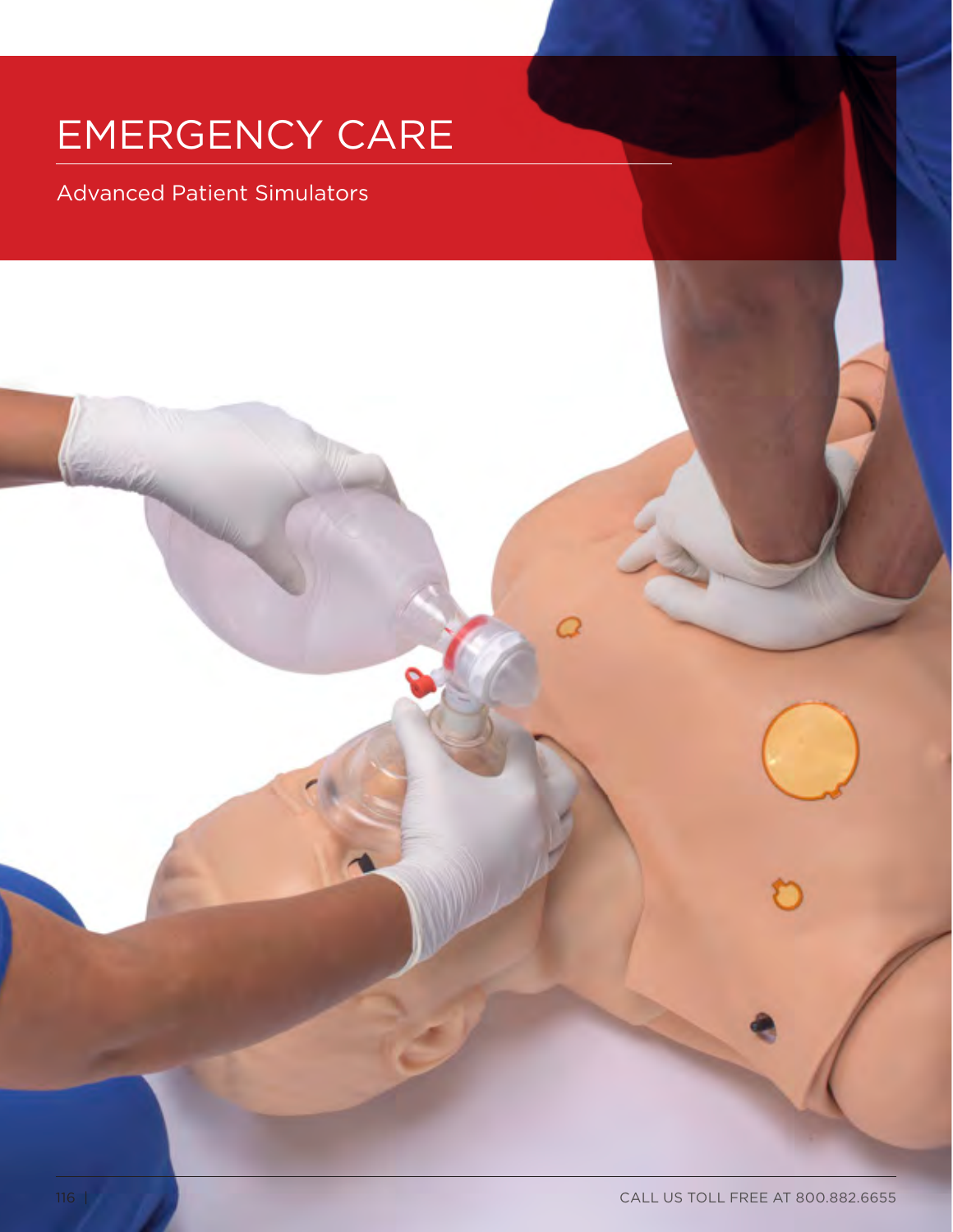Our Code Blue® III ALS training simulators allow you to teach high-performance, quality CPR by providing you with real-time feedback on the CPR elements that make a difference.

### CODE BLUE® III ADULT with OMNI® 2

## S300.100.250.PK

OMNI 2 Wireless Interface Included





Skin tones available at no extra charge  $\bullet \bullet \bullet$ 

## CODE BLUE® III FIVE YEAR with OMNI® 2

#### S300.105.250.PK

OMNI 2 Wireless Interface Included





## CODE BLUE® III NEWBORN with OMNI® 2

## S300.110.250.PK

OMNI 2 Wireless Interface Included





Skin tones available at no extra charge  $\bullet \bullet \bullet$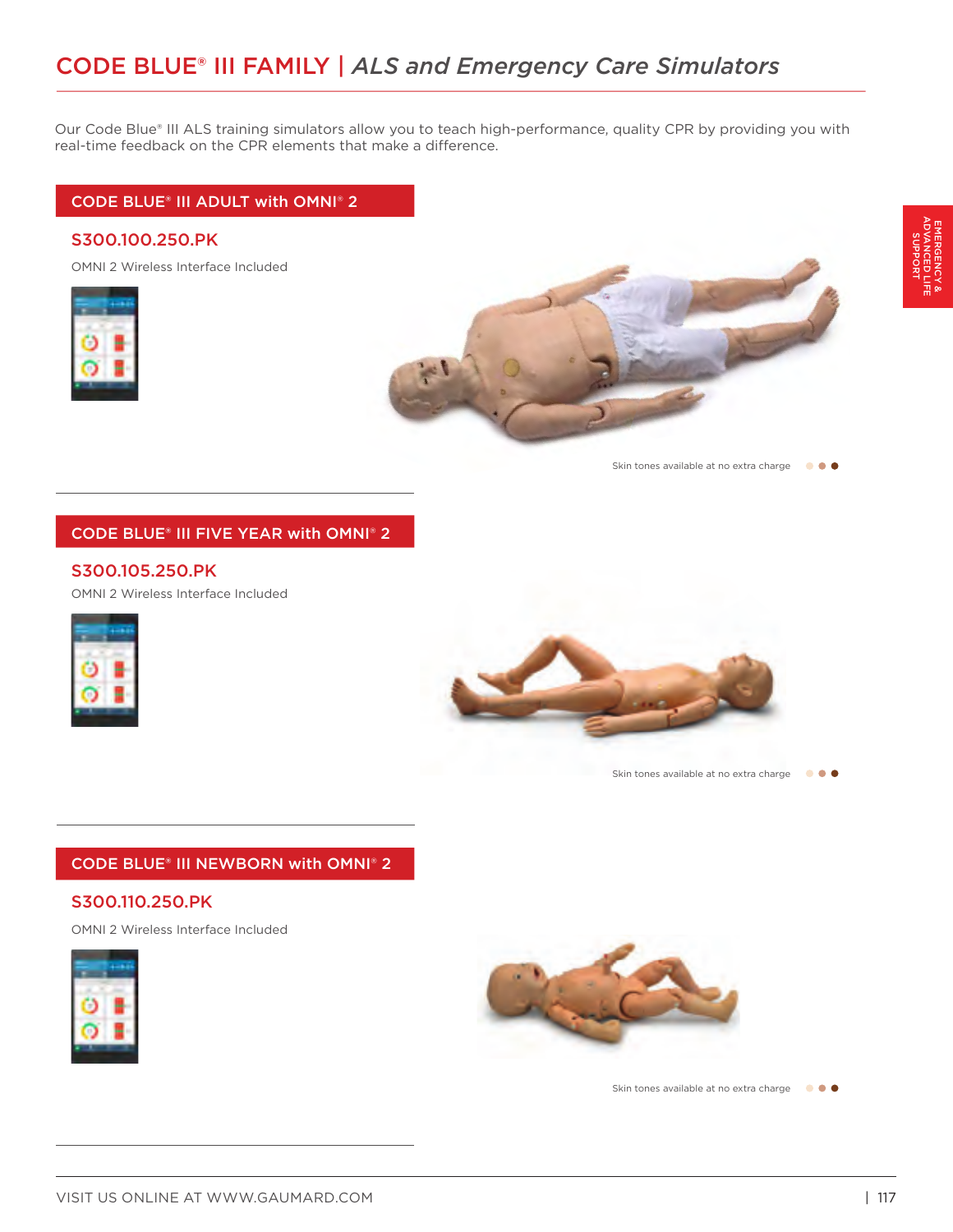## Introducing The New Wireless Code Blue® III Adult with OMNI® 2

The new Code Blue III Adult now offers even more value. Thanks to its new all-wireless design, now you can easily facilitate realistic and immersive emergency simulation scenarios in situ, in transport, or in the lab without interruption.



#### OMNI®2 WIRELESS CONTROL INTERFACE INCLUDED

The new OMNI 2 is an easy-to-use, wireless interface designed to place the best tools to drive simulation based exercises right in the palm of your hand.

- Intuitive touchscreen interface with built-in wireless connectivity
- Make changes on-the-flyor trend them over time
- Event Log records participant actions, vital signs changes, and input notes to support debriefing





#### OMNI®2 REAL-TIME ECPR™ FEEDBACK

- Monitor CPR quality metrics in real time
	- » Time to CPR
	- » Compression Depth/Rate
	- » Chest Recoil
	- » Compression Interruptions
	- » Ventilation Rate
	- » Excessive Ventilation
- Interactive checklists let you easily track provider actions during the exercise
- Export CPR performance reports for debriefing





Realistic airway with tongue, visible vocal cords, trachea, and esophagus supports oral and nasal intubation



Color and vital signs respond to hypoxic events and interventions



Connect real electrodes to the conductive skin sites and monitor ECG using real medical equipment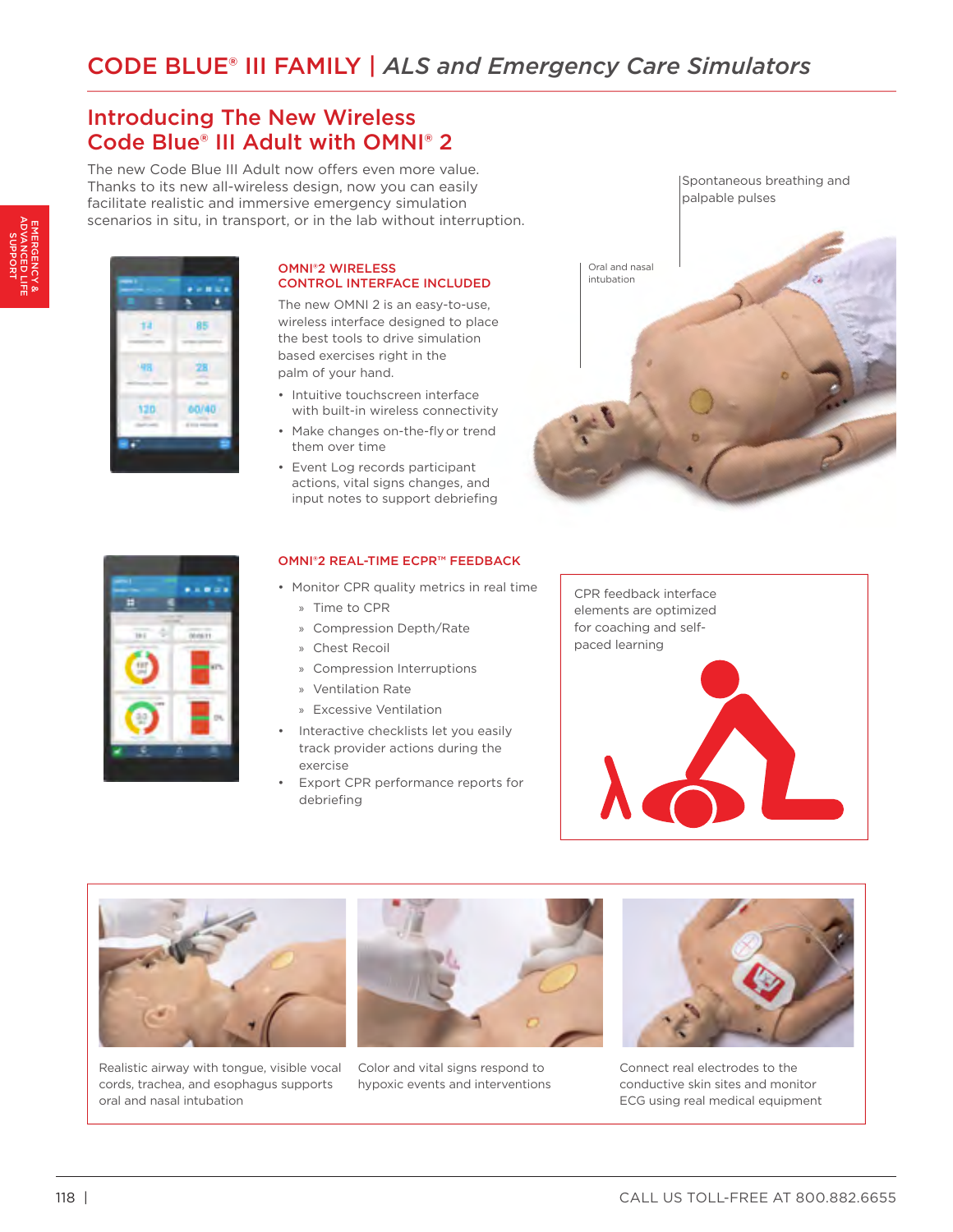## CODE BLUE® III FAMILY | *ALS and Emergency Care Simulators*

#### VIRTUAL PATIENT MONITOR SUPPORT

Add the optional Gaumard Vitals™ virtual patient monitor to enhance realism and exercise a broader range of clinical skills.

- Simulate 20+ dynamic numerical parameters and waveforms
- Customizable interface layout allows can simulate the look and feel of a variety of standard patient monitors
- Programmable high/ low alarms
- Built-in virtual defibrillator
- Touch-screen enabled controls
- Links wirelessly to the patient simulator's control interface



Virtual patient monitor sold seperately. Product model may vary from the one shown.

- Code Blue III Adult Features
- Wireless and tetherless design; fully operational in transit
- Wireless OMNI 2 simulator control interface included
- Realistic airway with tongue, visible vocal cords, trachea and esophagus
- Supports oral and nasal intubation using standard devices
- Head-tilt chin-lift and jaw-thrust
- Supports bag valve mask ventilation
- Sensors detect and log endotracheal tube placement in the airway
- Visible gastric distention with esophageal intubation or excessive ventilation
- Variable cyanosis intensities simulate hypoxic events and effective interventions
- Audible vocal responses and sounds include: complaints, replies, gagging, cough, gasping, and more
- Automatic breathing with variable respiratory patterns include agonal breathing and gasping
- Built-in compressor allows for the continuous operation of chest rise and pulses
- Bilateral lung expansion with realistic chest rise during assisted ventilation
- Unilateral chest rise with right mainstem intubation
- Bilateral lung sounds include wheezing, crackles and squeaks
- Ventilations and chest compressions are measured and logged in real time
- Intravenous access on the right arm
- Intraosseous access at right tibia
- Conductive skin regions allow for ECG monitoring using real equipment
- Cardiac rhythms are synchronized with ECG, selectable heart sounds, and palpable pulses
- Defibrillate, pace, and cardiovert using real energy and devices
- Palpable carotid, brachial, radial and femoral pulses
- BP auscultation in left arm
- Auscultate Korotkoff sounds between systolic/ diastolic pressures
- Detects oximeter sensor placement on the left index finger
- Includes internal battery and charger

## CODE BLUE® III ADULT

#### S300.100.250.PK

Patented; other patents pending



## UNI® TABLET PC UPGRADE



## S300.100.215

Upgrade the simulator's control interface from OMNI 2 to the powerful UNI® Simulator Control Software.

- Microsoft Surface Pro preloaded with UNI®
- UNI® Simulator Control Software License
- RF communications module
- Upgrade only available at the time of order

## Accessories

#### BEDSIDE VIRTUAL PATIENT MONITOR

## S300.100.R2

- Touch-Screen All-in-one PC Gaumard Vitals™ virtual patient monitor
- Includes 1 Gaumard Vitals™ activation code for a Gaumard patient simulator

#### MOBILE VIRTUAL PATIENT MONITOR

## S300.100.002

- Tablet PC Gaumard Vitals™ virtual patient monitor
- Includes 1 Gaumard Vitals™ activation code for a Gaumard patient simulator

#### DEFIBRILLATION CABLES

#### S300.100.126 Philips

S300.100.127 Physio LIFEPAK®

#### S300.100.128 Zoll®

#### TRANSPORT CASE

### S300.100.060

Soft transport case with wheels for Code Blue® III adult patient simulator.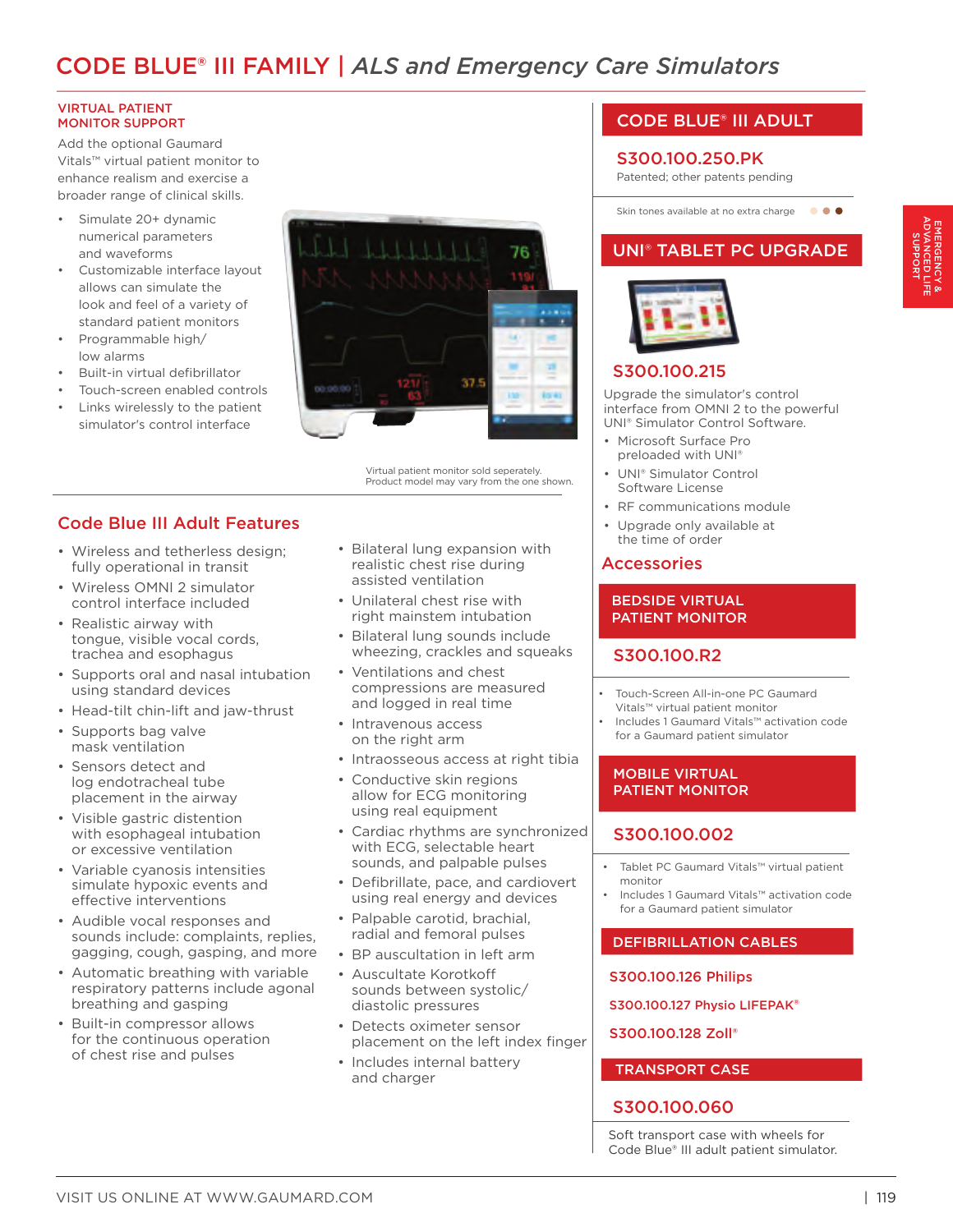## Code Blue III UNI® Unified Simulator Control Software Upgrade

- Includes a library of preprogrammed scenarios
- Easy to use on-the-fly controls, and scenario builder
- Real-time CPR quality and performance information
- Lab report generator
- Track care provider actions
- Generate event logs and performance reports for debriefing and archiving



Link "Palette" items to build a linear or branching scenario



Changes in condition and care are time-stamped and logged



Hypoxic model responds to care provider actions